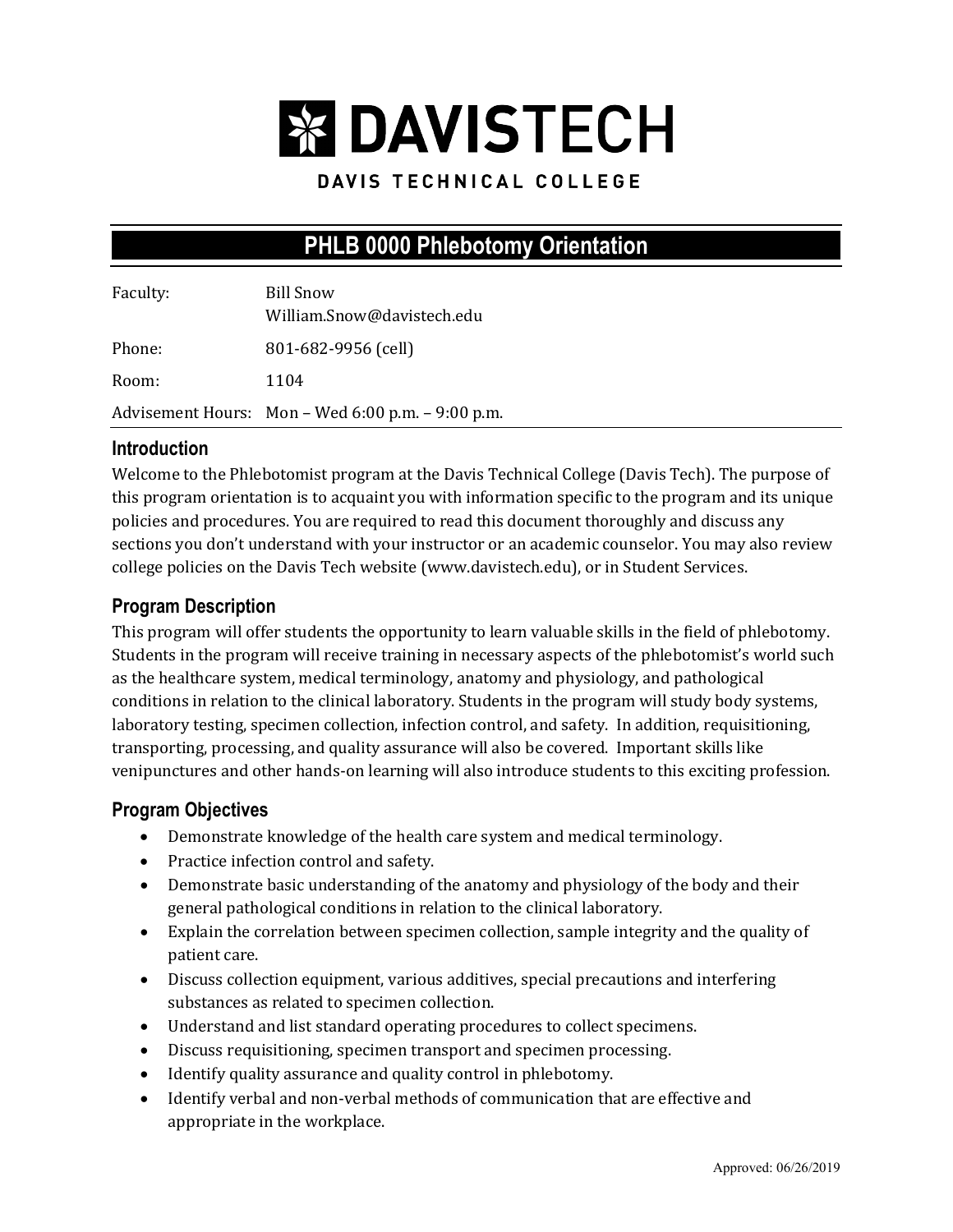• Demonstrate knowledge of CPR and First Aid.

# **Campus Technology**

Each time that you attend class, you will log in to and out of the Northstar Classroom Login Station using your 10-digit student number. You were given this number when you completed the Davis Tech enrollment process. You will use your student number to access the Student Portal as well. Your instructor will provide you with information on Canvas access.

You can access Canvas from any internet-connected computer at the following URL: https://davistech.instructure.com/login. If you have problems logging in to Canvas, please see your instructor or email online.support@davistech.edu. If you encounter technical problems while in Canvas, use the Help button in Canvas and the "Report a Problem" link. A general orientation to Canvas can be found in the New Student Orientation, but faculty will also offer an orientation specific to technology in your program on your first day of class.

### **Learning Resources**

#### **Student Resource Center**

The classroom includes a Student Resource Center where you will find industry publications, periodicals, manuals, media materials. In addition, you will be given opportunities to use equipment and materials, such as computers with Internet access and software applications that are currently being used in industry.

#### **Electronic Student Resources**

Your Canvas orientation course contains electronic learning resources that can be used throughout your time in the program. Each canvas course links to these resources, and they will be updated regularly. If you find a frequently used resource (website, video, tutorial, etc.) that you think would be helpful for other students in your program, consider sharing the link with your instructor.

#### **First Aid Supplies**

The classroom also includes first aid kit, and other supplies needed in case of emergency. Evacuation maps can be found in strategic locations throughout the college.

### **Instructor Response Time**

Your instructor will respond to any question regarding the program, assignments, or assessments in 24 hours within the Davis Tech operational schedule.

### **Student Policies and Procedures**

You may find further information on institutional student policies and procedures here: http://www.davistech.edu/student-policies.

# **Program Safety**

You will learn more about program safety in PHLB 1000 Phlebotomy, but you will be expected to follow the safety standards that are taught throughout the program, which include:

- OSHA Guidelines
- Universal Precautions
	- Laboratory Safety



Davis Technical College **Page 2**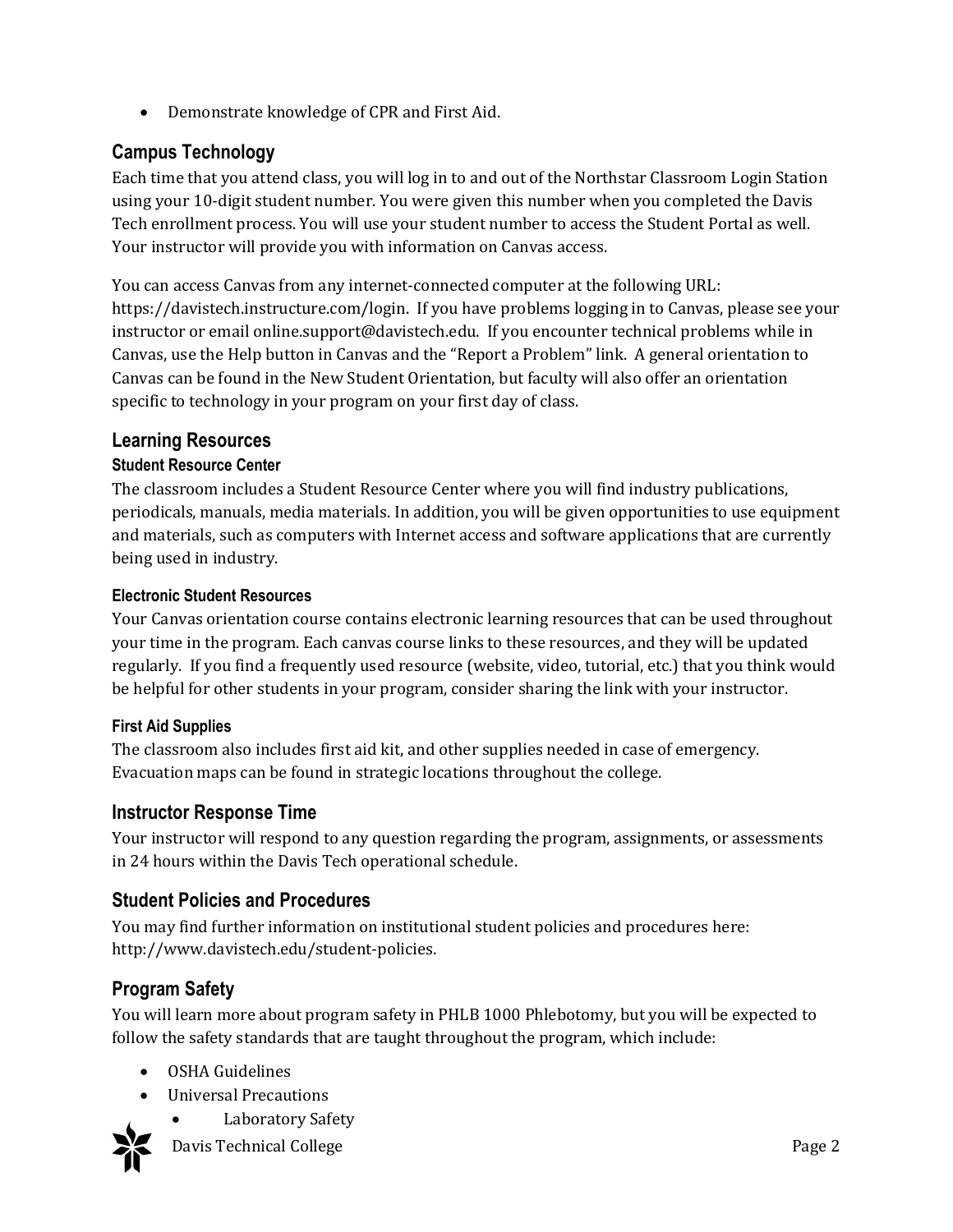# **Advisement**

Instructor advisement is important for your success at Davis Tech. Students who receive regular advisement are more likely to achieve their goals and complete their training program on schedule. Your instructor is also available to meet with you during the advisement hours listed at the beginning of this orientation. These meetings are used for you and the instructor to accomplish the following tasks:

- Update contact information in Northstar, the Student Information System.
- Review performance and attendance.
- Define and clarify training and career goals.
- Select appropriate courses according to interest and aptitude.
- Select courses that achieve program completion requirements.
- Discuss professional work ethic in performance, attendance, attitude, dress, behavior, and communication.
- Discuss challenges with referral to appropriate institutional support systems that can help improve your success.

### **Performance**

#### **Work-Based Activities**

Students will enroll in a Phlebotomy clinical where they will work in a health care environment to apply skills learned through their course work in a real-world setting. The instructor will work with phlebotomy partners to arrange and manage the details of the clinical. Consult with your instructor to see the written instructional plan that specifies the objectives, experiences, competencies, and evaluations for this course.

#### **Attendance**

Attendance is calculated by the number of scheduled hours versus the number of hours you are present in the classroom. The Phlebotomy program requires 85% minimum attendance. Attendance requirements may be higher depending on sponsorship or financial aid stipulations.

You are responsible to sign in to Northstar at the beginning of your first class period and sign out at the completion of your last class period. Problems with signing in must be reported to an instructor as soon as possible.

If you are absent for ten (10) consecutive scheduled days, you will be withdrawn from Davis Tech. Failure to meet the required attendance standard will result in academic corrective action being taken.

#### **Testing**

You must have a grade of 85% on the final written and practical exam to achieve certification. You will have two attempts to pass the final written and practical exam. If you are unable to pass after two attempts, you will not be able to participate in externship or achieve certification.

Upon the completion of PHLB 1000, you will be required to complete PHLB 1100, which is an externship course at a contracted work site. During the final week of your PHLB 1000 course, your

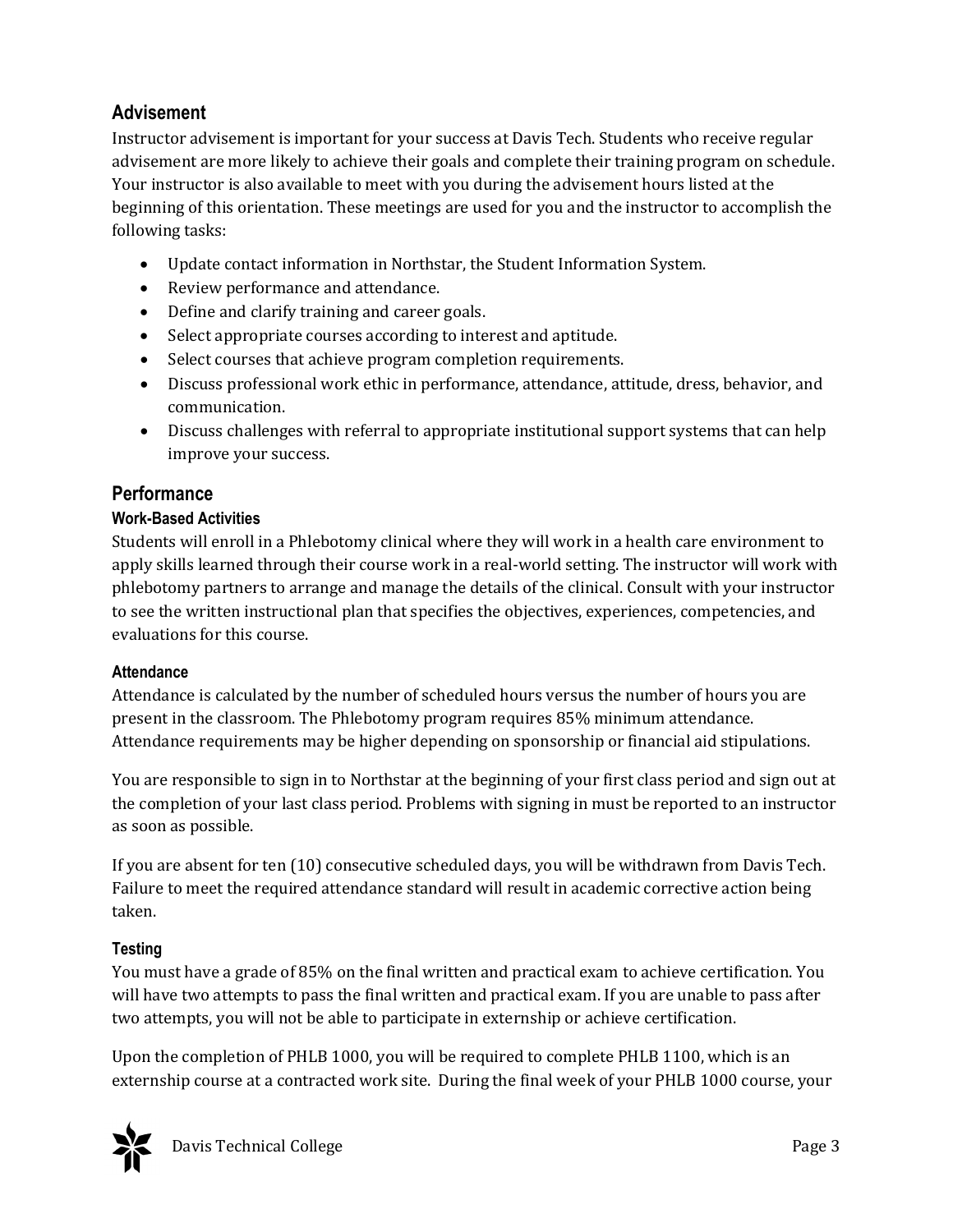instructor will contact you with upcoming scheduling information regarding this portion of the program.

#### **Grading**

Davis Tech courses are competency-based, requiring you to demonstrate your knowledge and skill in a variety of methods according to industry-based objectives and performance standards. To demonstrate competency and receive a letter grade for each course, you are required to achieve 85 percent or higher on all graded activities. If you don't pass an activity, you will be required to rework it. Specific details for reworking an activity can be found in the Course Navigation section of your course syllabus.

The assignments and activities that will be used to calculate your grade will vary according to the course. The grade calculation for each course can be found in the course syllabus under Grading Practices.

Final grades for all courses are based on the following scale:

| 94 % - 100 % A   | $84\% - 86\%$ | — н.                                                | 74%-76% C  |  |
|------------------|---------------|-----------------------------------------------------|------------|--|
| $90\% - 93\%$ A- | $80\% - 83\%$ | - R-                                                | 70%-73% C- |  |
| $87\% - 89\%$ B+ | 77% - 79%     | $\left( \begin{array}{c} \cdot \end{array} \right)$ |            |  |

High School Students: If attendance and/or progress are below 65 percent for that grading period, your grade for the course will drop up to two letter grades: one letter grade for attendance and one letter grade for progress. The highest citizenship grade you may receive will be a *Needs Improvement*.

Written and practical tests will be given a percentage score. Letter grades are based on the final exam score (50%) and the final practical exam (50%).

#### **Termination**

You may be dismissed from the program for failure to meet the academic standards stated in this orientation, or for inappropriate conduct as defined by Davis Tech, the College of Health Professions, the program or the medical profession.

The following are some reasons that a student may be terminated from the phlebotomy program:

- Missing more than three classes (excluding CPR classes for those with alternate documentation). Those with prior documented CPR certification may miss the CPR classes with no reflection on their final attendance for those sessions only.
- Failure to acquire clinical skills.
- Unsafe actions at the clinical site that place the student, other students, staff or patients at risk of injury.
- Breach of confidentiality.
- Displays of behavior that are considered harassment, sexual or otherwise.
- Cheating on tests.
- Failure to complete externship due to lack of professionalism, absenteeism or lack of skills.



Davis Technical College Page 4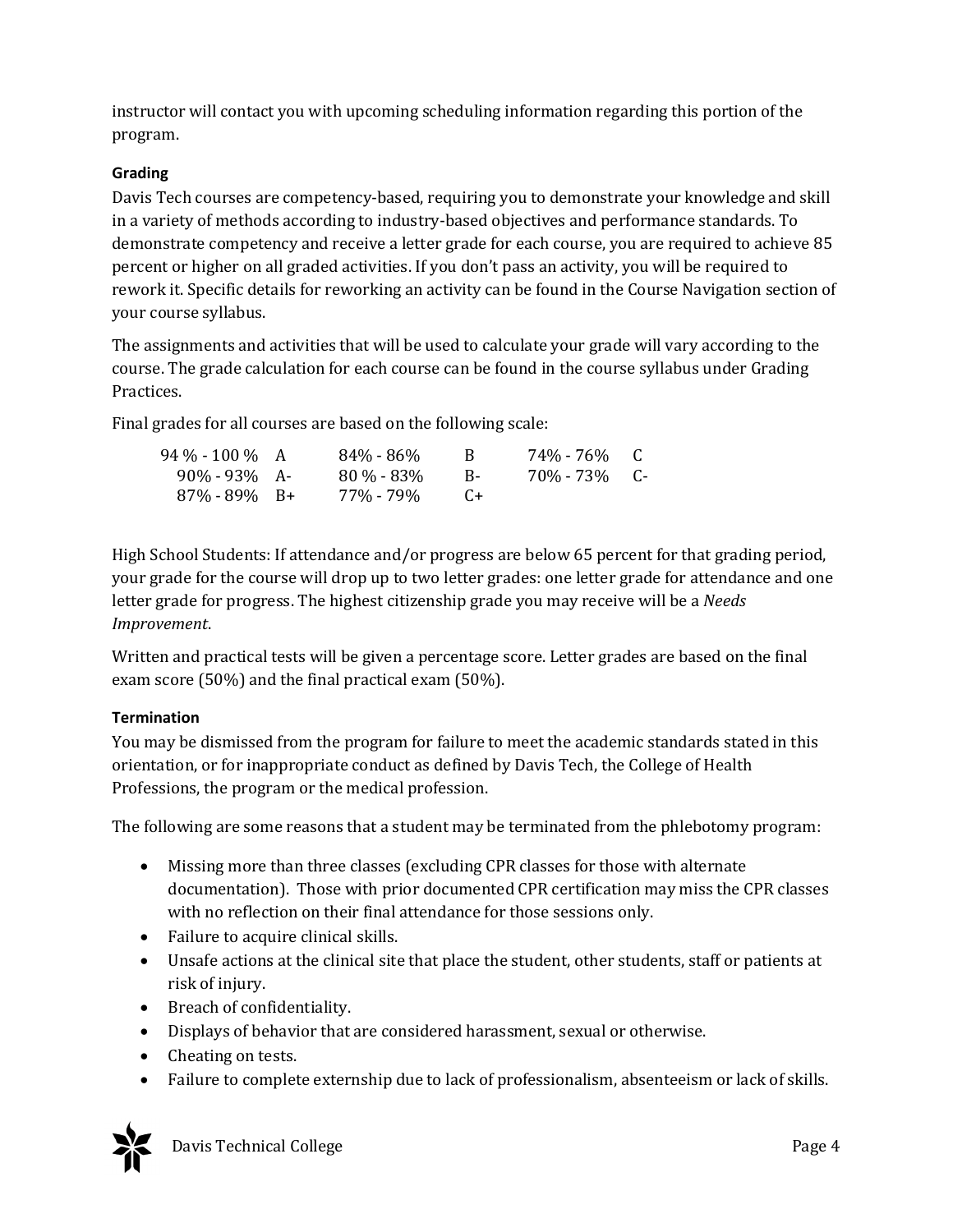# **Professionalism/Personal Conduct**

Professional status as a phlebotomist is maintained and enriched by the willingness of the individual practitioner to accept and fulfill obligations to society, other medical professionals, and the profession of phlebotomy. As a phlebotomist, I solemnly pledge myself to the following code of professional ethics:

- A fundamental responsibility of the Phlebotomist is to conserve life, alleviate suffering, promote health, do no harm and encourage the quality and equal availability of medical care.
- The phlebotomist provides services based on human need with respect for human dignity, unrestricted by consideration of nationality, race creed, color or status.
- The phlebotomist does not use professional knowledge and skills in any enterprise detrimental to the public well-being.
- The phlebotomist respects and holds in confidence all information of a confidential nature obtained in the course of professional work unless required by law to divulge such information.
- The phlebotomist as a citizen understands and upholds the law and performs the duties of citizenship; as a professional, the phlebotomist has the never-ending responsibility to work with concerned citizens and other health care professionals in promoting a high standard of medical care to all people.
- The phlebotomist shall maintain professional competence and demonstrate concern for the competence of other members of the health care team.
- A phlebotomist assumes responsibility in defining and upholding standards of professional practice and education.
- The phlebotomist assumes responsibility for individual professional actions and judgment, both in dependent and independent emergency functions, and knows and upholds the laws which affect the practice of the phlebotomist.
- The phlebotomist refuses to participate in unethical procedures and assumes the responsibility to expose incompetence or unethical conduct of others to the appropriate authority in a proper and professional manner.

### **Dress Code for Classroom:**

Red Scrubs. (Red scrubs are available for this program in the bookstore.) No open toes shoes.

# **Dress Code for Externship Sites:**

**Hair:** All students shall wear their hair in a clean and well-groomed manner. Extreme hairstyles or colors are prohibited. If you have long hair, you will need to keep it pulled back during patient care scenarios. (Wear a scrunchy on your wrist so that you can pull it back during patient care.)

**Jewelry/Make up/Tattoos:** Extreme make up and jewelry are not permitted in the classroom or on an externship site. This includes tongue piercings and gauged earrings (clear or pink spacers for tongues and modest earrings for gauged ears are permitted). Tattoos must be fully covered by scrubs or professional wear. Clinical sites will not accept students who choose not to adhere to

professional standards and dress.

Davis Technical College **Page 5**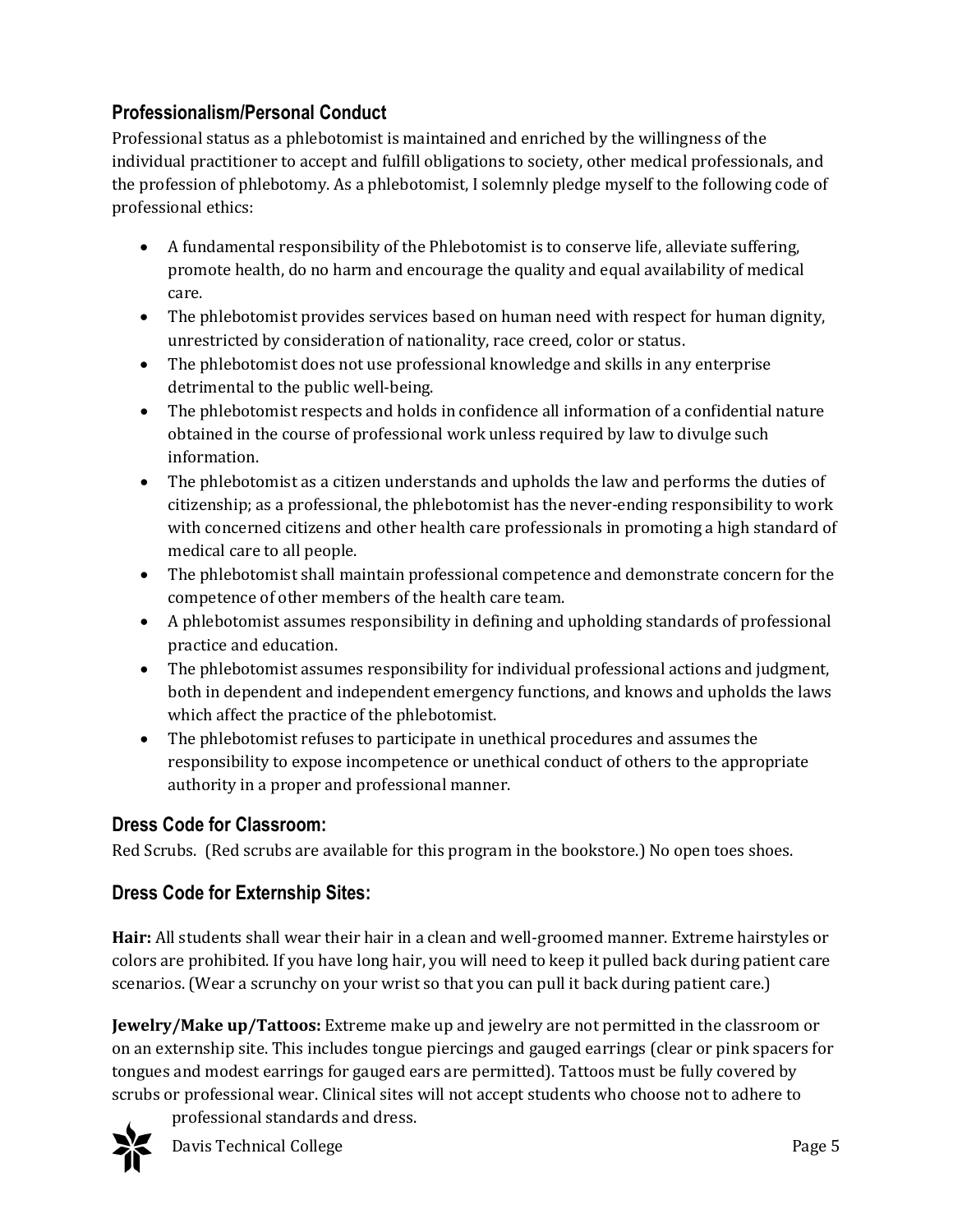**Clothing:** During your externship time, scrubs, closed-toe shoes and a name tag will be worn. Scrub uniforms consist of a scrub top and scrub pants. Dress shirts and pants may also be worn. Failure to adhere to the dress code will result in dismissal from the externship site until you are appropriately dressed. The following are prohibited:

- Extreme or unkempt clothing, including, but not limited to, baggy or "sagging" pants or shorts; excessively oversized jackets or coats; inappropriately short, tight or revealing shorts, skirts, dresses, shirts, etc.; clothing that is torn, ripped, or frayed.
- Bare or stocking feet.
- Clothing which displays obscene, vulgar, lewd or sexually explicit words, messages or pictures.
- Clothing attachments/accessories which could be considered weapons, including, but not limited to, spikes on boots, bracelets or chokers, chains on wallets or belts.
- Exaggerated cosmetics, body paint or body piercing.
- Clothing that exposes bare midriffs, buttocks or undergarments.
- Clothing that advertises substances students cannot legally possess or use.
- Excessive jewelry, perfume or makeup.

### **Clean-up**

The classroom is utilized by numerous students at different times throughout the day. You are responsible to make sure the work area remains clean and all practical supplies are put away prior to leaving the classroom.

# **Children/Visitors in the Classroom**

The Davis Tech Student Code of Conduct requires that children not be present during class times and at individual student conferences. Children create distractions, which jeopardize the quality of learning. Additionally, because of the nature of this program, children are not permitted in clinical lab areas for safety reasons.

# **Cell Phone Usage**

Because cell phone usage in a clinical setting is PROHIBITED, failure to comply can result in disciplinary action by the clinical site. *Cell phone usage (including text messaging) in the classroom is unprofessional and not allowed*. Ringers and/or speakers must be turned off. You may answer messages on breaks.

# **Cheating**

Cheating will not be tolerated in any format. Anyone who is caught cheating will be dismissed from the program. If a student is caught texting during a test, it will be assumed as cheating.

# **Placement Services**

Placement services are available to you when you complete your program. These services include resume review, interview skills, and job placement assistance.